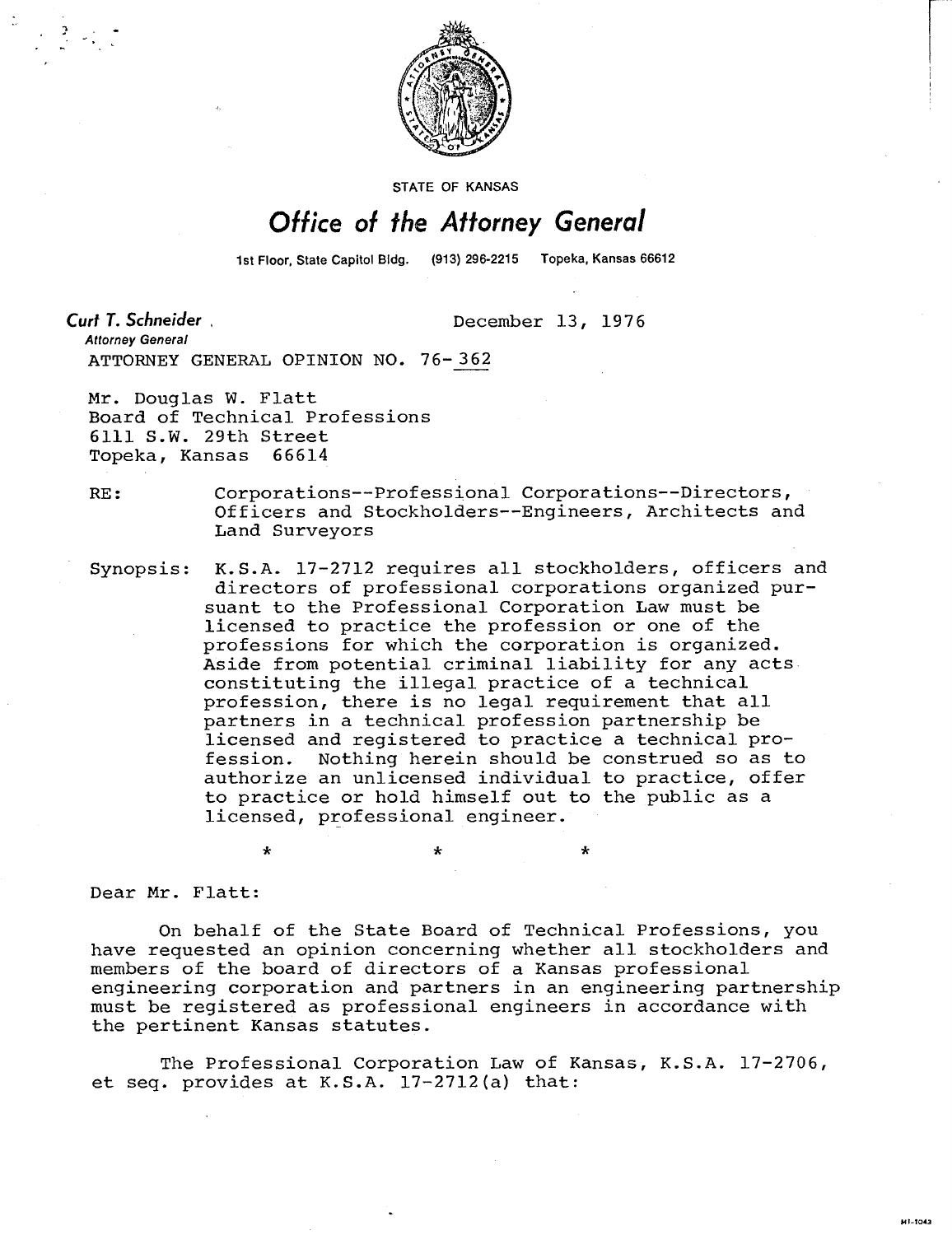Mr. Douglas W. Flatt December 13, 1976 Page 2

> "A professional corporation may issue the shares of its capital stock only to a qualified person...."

The term "qualified person" is defined at K.S.A. 17-2707(d) to mean:

> "...any natural person licensed to practice the same type of profession which any professional corporation is authorized to practice."

Thus, shareholders of all Kansas professional corporations must be licensed within this state to practice the profession or one of the professions the corporation is authorized to practice.

As for directors and officers of professional corporations, K.S.A. 17-2713 states:

> "No person may be a director or officer, other than secretary, of a professional corporation unless he is a shareholder...."

Thus, all directors and officers must be a "qualified person" as defined by K.S.A. 17-2713.

Partnerships are governed by the Uniform Limited Partnership Act, K.S.A. 1976 Supp. 56-122, et seq. and the Uniform Partnership Act, K.S.A. 1976 Supp. 56-301, et seq. Examination of the statutes contained in these two acts reveal no specific affirmative limitation upon professional partnerships in relationship to the qualifications of partners. Furthermore, no rule or regulation has been promulgated by the State Board of Technical Professions or its predecessor Boards which requires all partners in a technical profession partnership to be licensed. From the practical standpoint, no unlicensed engineer could practice or offer to practice engineering without subjecting himself to potential criminal liability. Thus, the law presumes that the registered and licensed professional engineer would refrain from joining in a partnership with one or more individuals who are prohibited by law from performing those acts for which the partnership was created.